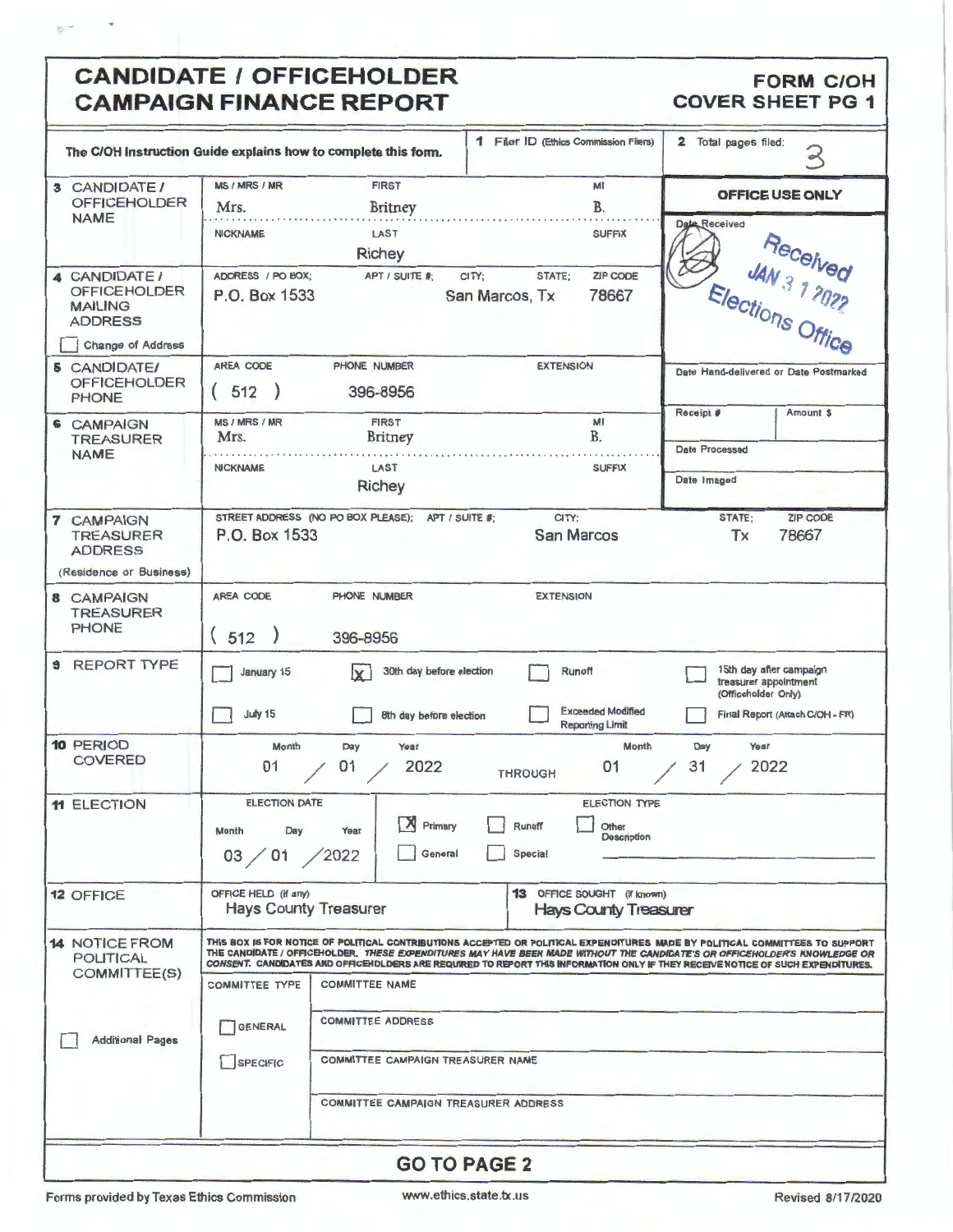### **CANDIDATE/ OFFICEHOLDER CAMPAIGN FINANCE REPORT**

#### **FORM C/OH COVER SHEET PG 2**

| <b>15 C/OH NAME</b>                                                                                                                                                                                                                  |                                                                                                                                                                                             |                                                 | 16 Filer ID (Ethics Commission Filers) |                                     |  |
|--------------------------------------------------------------------------------------------------------------------------------------------------------------------------------------------------------------------------------------|---------------------------------------------------------------------------------------------------------------------------------------------------------------------------------------------|-------------------------------------------------|----------------------------------------|-------------------------------------|--|
| <b>17 CONTRIBUTION</b><br><b>TOTALS</b>                                                                                                                                                                                              | 1.<br>TOTAL UNITEMIZED POLITICAL CONTRIBUTIONS (OTHER THAN<br>PLEDGES, LOANS, OR GUARANTEES OF LOANS, OR<br>CONTRIBUTIONS MADE ELECTRONICALLY)                                              |                                                 | \$                                     |                                     |  |
|                                                                                                                                                                                                                                      | <b>TOTAL POLITICAL CONTRIBUTIONS</b><br>2.<br>(OTHER THAN PLEDGES, LOANS, OR GUARANTEES OF LOANS)                                                                                           |                                                 | \$                                     |                                     |  |
| <b>EXPENDITURE</b><br><b>TOTALS</b>                                                                                                                                                                                                  | 3.                                                                                                                                                                                          | TOTAL UNITEMIZED POLITICAL EXPENDITURE.         |                                        |                                     |  |
|                                                                                                                                                                                                                                      | <b>TOTAL POLITICAL EXPENDITURES</b><br>4.                                                                                                                                                   |                                                 |                                        |                                     |  |
| <b>CONTRIBUTION</b><br><b>BALANCE</b>                                                                                                                                                                                                | 5.<br>TOTAL POLITICAL CONTRIBUTIONS MAINTAINED AS OF THE LAST DAY<br>OF REPORTING PERIOD                                                                                                    |                                                 |                                        |                                     |  |
| <b>OUTSTANDING</b><br><b>LOAN TOTALS</b>                                                                                                                                                                                             | TOTAL PRINCIPAL AMOUNT OF ALL OUTSTANDING LOANS AS OF THE<br>6.<br>LAST DAY OF THE REPORTING PERIOD                                                                                         |                                                 | \$3,750.27                             |                                     |  |
| <b>18 SIGNATURE</b>                                                                                                                                                                                                                  | I swear, or affirm, under penalty of perjury, that the accompanying report is true and correct and includes all information<br>required to be reported by me under Title 15, Election Code. |                                                 | Signature of Candidate or Officeholder |                                     |  |
|                                                                                                                                                                                                                                      | Please complete either option below:                                                                                                                                                        |                                                 |                                        |                                     |  |
| $(1)$ Afriday<br>NOTARY STAMP / SOAARY ID 12633164-6<br>Swom to and subscribed before me by                                                                                                                                          | <b>LAURA NAVA</b><br>NOTARY PUBLIC<br>STATE OF TEXAS<br><b>MY COMM. EXP. 09/25/24</b><br><u>Britney B. Ric</u>                                                                              |                                                 | this the 31st day of January           |                                     |  |
|                                                                                                                                                                                                                                      | 20 Ad, to certify which, witness my hand and seal of office.                                                                                                                                |                                                 | Notary                                 |                                     |  |
| Signature of officer administering oath                                                                                                                                                                                              | Laura Nava                                                                                                                                                                                  |                                                 |                                        | Title of officer administering oath |  |
|                                                                                                                                                                                                                                      | Printed name of officer administering oath<br><b>OR</b>                                                                                                                                     |                                                 |                                        |                                     |  |
| (2) Unswom Declaration                                                                                                                                                                                                               |                                                                                                                                                                                             |                                                 |                                        |                                     |  |
|                                                                                                                                                                                                                                      |                                                                                                                                                                                             |                                                 |                                        |                                     |  |
| My address is <b>All According to the According of the According of According to According the According of According to According the According to According the According to According the According to According the Accordin</b> |                                                                                                                                                                                             |                                                 |                                        |                                     |  |
|                                                                                                                                                                                                                                      | (street)                                                                                                                                                                                    | (city)                                          | (state) (zip code)                     | (country)                           |  |
|                                                                                                                                                                                                                                      |                                                                                                                                                                                             |                                                 | 20<br>(year)                           |                                     |  |
|                                                                                                                                                                                                                                      |                                                                                                                                                                                             | Signature of Candidate/Officeholder (Declarant) |                                        |                                     |  |